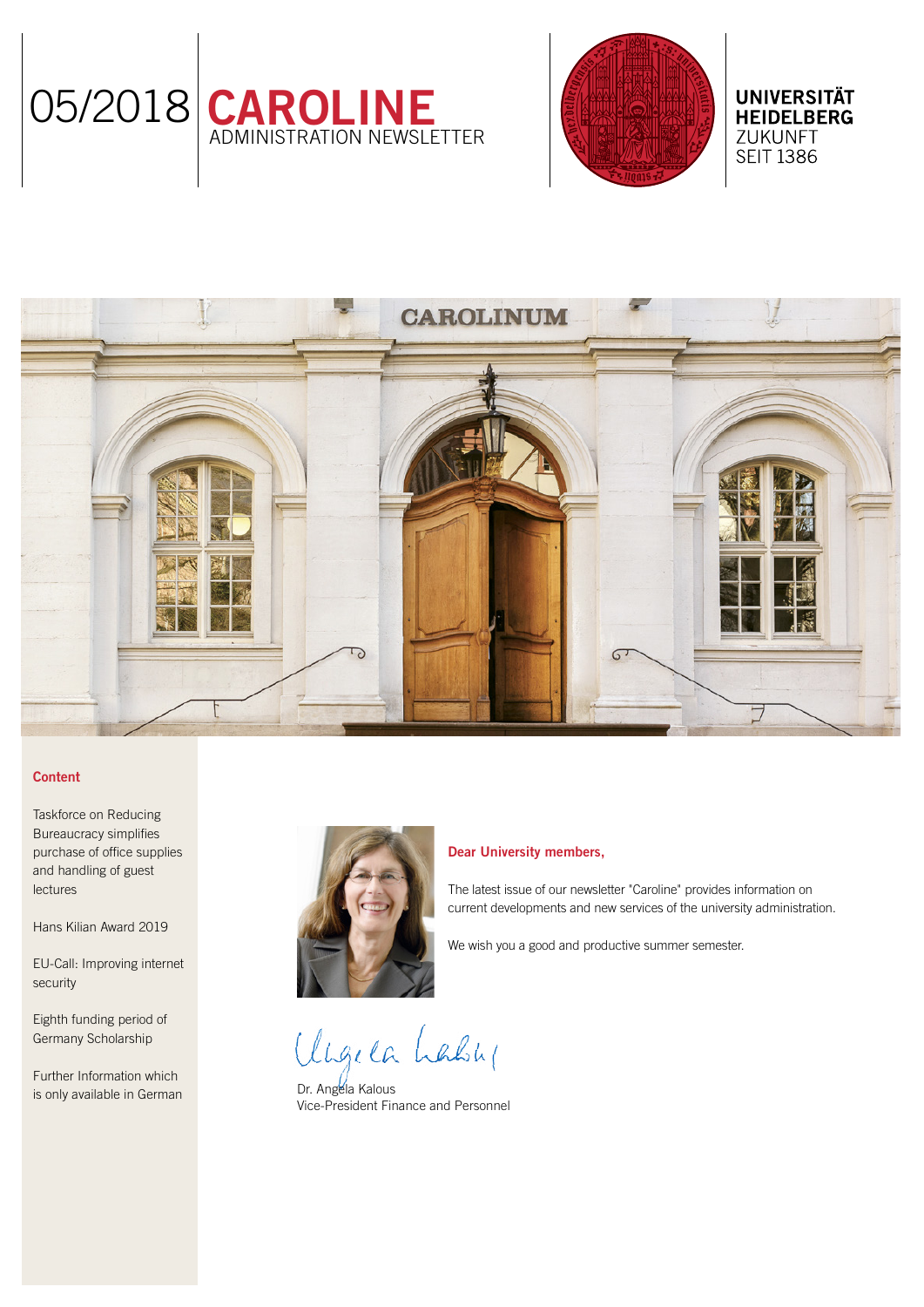# CAROLINEADMINISTRATION NEWSLETTER 05/2018

### <span id="page-1-0"></span>**ORGANISATIONAL** [DEVELOPMENT](http://www.uni-heidelberg.de/einrichtungen/verwaltung/organisationsentwicklung/buerokratieabbau/index.html)

**[Head](http://www.uni-heidelberg.de/einrichtungen/verwaltung/organisationsentwicklung/buerokratieabbau/index.html)** [Matthias Rolle-Weidemann](http://www.uni-heidelberg.de/einrichtungen/verwaltung/organisationsentwicklung/buerokratieabbau/index.html)

### [RESEARCH DIVISION](http://www.uni-heidelberg.de/institutions/administration/research/index.html)

**[Head](http://www.uni-heidelberg.de/institutions/administration/research/index.html)** [Dr. Sigurd Weinreich](http://www.uni-heidelberg.de/institutions/administration/research/index.html)

### Taskforce on Reducing Bureaucracy simplifies purchase of office supplies and handling of guest lectures

The Taskforce is making progress! And so, following multiple suggestions, the Central Procurement Department has simplified the purchase of office supplies by opening up the full range of products from "Büro Mix", the online shop for office supplies. Some exceptions in relation to products which are subject to statutory guidelines (e.g. recycled paper) will, however, need to remain in place. Generally, all items which the University requires are available in the online shop and can be ordered directly and paid for. Special orders will now only rarely be necessary. Büro Mix completed the implementation on 25 April 2018. Another important result coming from the Taskforce is the simplification of the handling of guest lectures. The simplification means that the decentralised institutions can conclude contracts for paid guest lectures up to the maximum amount allowed under the Regulation on Remuneration of Teaching Activities ("Unterrichtsvergütungsverordnung") without the involvement of Internal Auditing and then issue the payments. Details on the procedure and specific templates for this purpose should be available by the end of the year at the latest. We plan to report on the results of the Taskforce in an edition of "Caroline" during the summer.

Further information (in German)

 [www.uni-heidelberg.de/einrichtungen/verwaltung/organisationsentwicklung/buerokratie](http://www.uni-heidelberg.de/einrichtungen/verwaltung/organisationsentwicklung/buerokratieabbau/)[abbau/](http://www.uni-heidelberg.de/einrichtungen/verwaltung/organisationsentwicklung/buerokratieabbau/)

### Hans Kilian Award 2019

The Hans Kilian Award honours outstanding achievements by people who have brought us new insights into the historical and cultural existence of mankind and its changing psyche. The call for submissions is addressed foremost to scientists and researchers who, in their theoretical, methodical and empirical works, have been creatively transcending the borders between disciplines and cultures and bringing forth productive syntheses between these previously isolated areas of knowledge. The award brings with it a prize of EUR 80,000. The deadline for nominations and applications is 30 June 2018.

Call for submissions [www.hans-kilian-award.de/application-and-nomination](http://www.hans-kilian-award.de/application-and-nomination)

### EU-Call: Improving internet security

The digital infrastructure, upon which businesses and society critically depend, must be resilient and trustworthy, and must remain secure despite the escalating cyber-threats. New technologies and their novel combinations require innovative ways to implement security measures and to make new security-related assumptions, identifying potential unknown vulnerabilities, forecasting new threats and emerging attacks, and managing cyber risks. Within the framework of collaborative research, actors from science and industry are called to develop solutions for the optimisation of an internet which is secure and which its users can trust. Deadline for applications is 23 August 2018.

EU-Call

■ [ec.europa.eu/research/participants/portal/desktop/en/opportunities/h2020/topics/su](http://ec.europa.eu/research/participants/portal/desktop/en/opportunities/h2020/topics/su-ds01-2018.html)[ds01-2018.html](http://ec.europa.eu/research/participants/portal/desktop/en/opportunities/h2020/topics/su-ds01-2018.html)